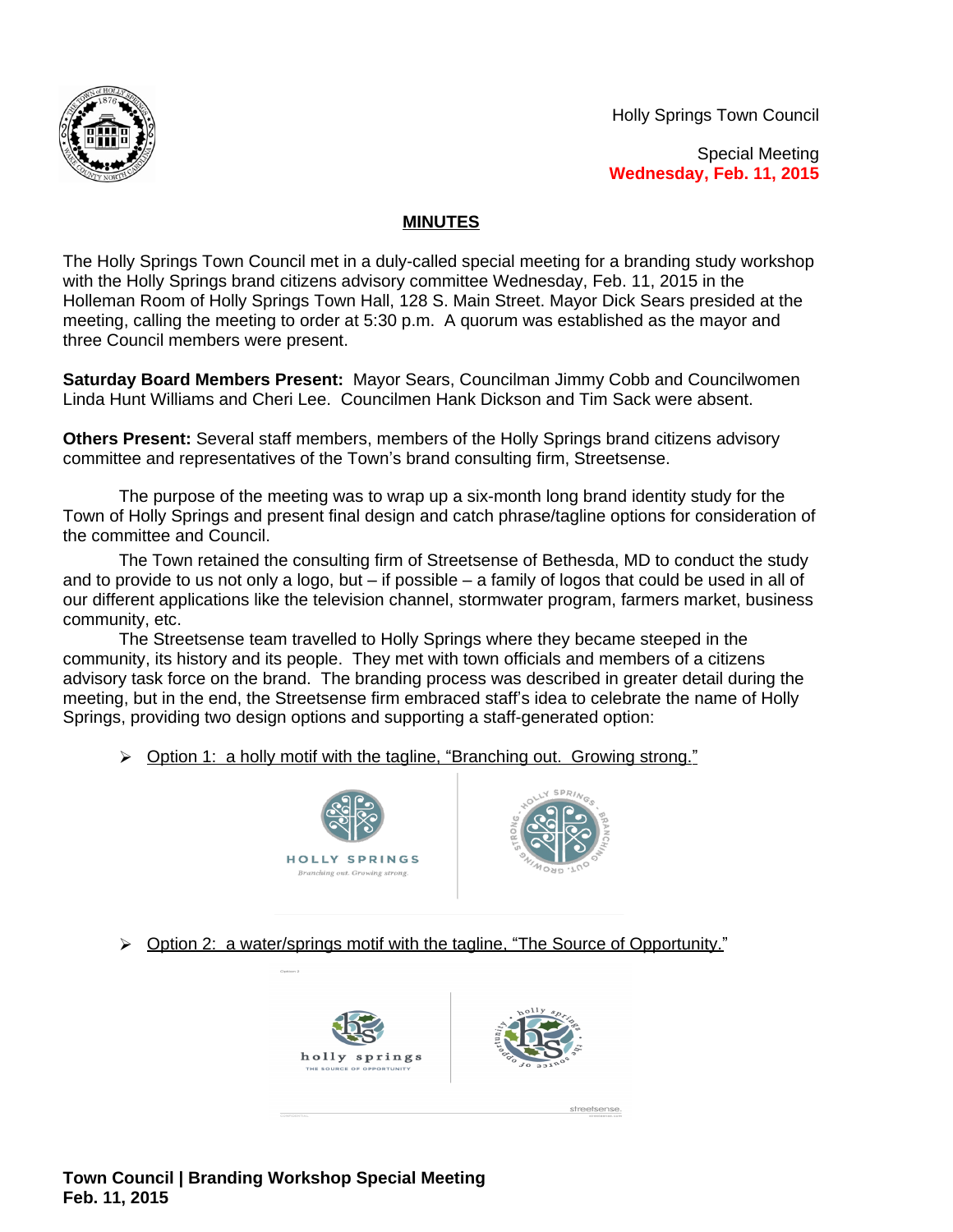$\triangleright$  Option 3: a holly and springs motif with the tagline, "the Source." [The image below represents modifications made to the art and the tagline to read, "Discover the Source."]



During discussion, the committee and Council members compared all three designs and leaned toward the holly and springs motif, which happened to be the staff-generated design and theme. The committee members offered input for refining the art and text to make them better:

- Add holly berries, if it would look appropriate.
	- o green berries were added, and they look great
- Make the green of the holly leaves brighter.
	- o done
	- The tagline, "the Source." is too mysterious and artsy.
		- o Mr. Simmons suggested "Discover the Source." The phrase captures the essence of what our citizens see in Holly Springs today and what is historically significant, too. (**see attached Brand Story**)

streetsense.

- There needs to be a brand story that explains why we like this image
	- o Done. **See attached.**
- The committee and Council liked the versatility of "the Source" as a family of taglines for the Town's programs and facilities. Instead of a family of logo images that are related and shared, we would have a family of tagline phrases: *Discover the source of farm fresh goodness at the Holly Springs Farmers Market; Discover serenity at Bass Lake Park; Grow Your Business at the Speed of LightSource (fiber optic;) Get the Facts... Go to the Source for the Town's Web site.*
- They liked the motion of the water and the positioning of the holly leaf and how it seems to indicate progress
- There was a concern about Cary's use of a similar color scheme in its way-finding signs
	- o The green/blue scheme is uniquely suited to us with our name, Holly Springs.
- There was a request to show all three options to the Council in one side-by-side comparison at the Council's winter retreat Feb. 20-21.
	- o There was little or no apparent support for the first two design options, but they were included in the Council retreat materials for discussion and consideration.

After much discussion, there were some less than enthusiastic remarks from some; however, most were supportive of the holly and springs motif and Discover the Source tagline. There was clear consensus that the committee recommended their endorsement by the Town Council at the upcoming retreat.

Adjournment: There being no further business for the evening, the Feb. 11, 2015 special meeting Holly Springs Town Council was adjourned.

day March 17, 2015, Thi Powell wn Clerk

**Town Council | Branding Workshop Special Meeting Feb. 11, 2015**